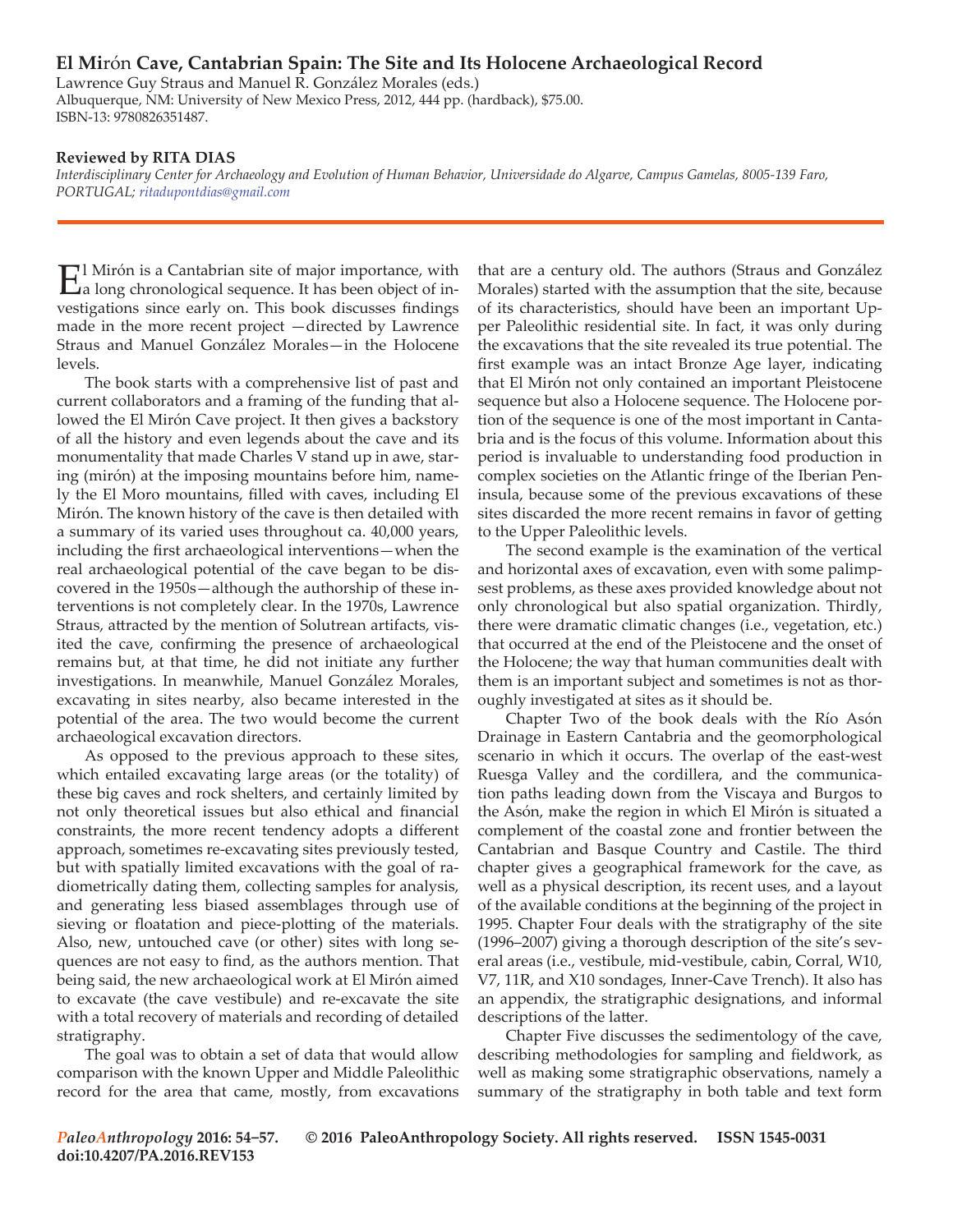and the results of granulometry and lithology. At the end of the chapter, there is a discussion of the sources of the sediment, which describes its various origins, either sequentially or simultaneously and divides them in four major components accumulated more or less simultaneously: (a) rockfall, (b) eolian loess, (c) washing of fluvial/colluvial sediments from the cave area to the vestibule, and (d) anthropogenic input.

Radiocarbon dates are dealt with in Chapter Six. The effort toward dating the site's stratigraphy resulted in 76 radiocarbon dates from different materials (wood charcoal, wheat grain, bone, and bioapatite and collagen), with  $\pm 1\delta$ deviation. The dates range from 41,280±1120 BP (Mousterian) to the Middle Ages at 900–540 BP, with occupations ranging culturally from the Mousterian, Early Upper Paleolithic, Solutrean, Early Magdalenian, Upper Magdalenian, Final Magdalenian/Early Azilian, Azilian, Mesolithic, Neolithic, Chalcolithic, Early Bronze Age, and finally the Middle Ages. Preliminary data for archaeomagnetic and rock-magnetic results from the Holocene Fire Lenses, one of the most complete in Western Europe for Upper Paleolithic and the Holocene, are discussed in Chapter Seven. The fact that several burning episodes occurred in the Holocene stratigraphy of the cave made this approach especially interesting. Results have generally corroborated 14C dates, but also gave important input in terms of site formation: archaeomagnetic directions obtained from Neolithic features show that they were formed in a short period of time which, albeit indicated by radiocarbon dates, also suggested formation during a short period of SV (secular variation of the earth's magnetic field). Furthermore, they allow one to ascertain if features are *in situ*. This work also was important from a methodological standpoint, as a means to establish a set of conditions that allow valid archaeomagnetic results. Although of major importance, these data are still preliminary and should (and it seems to be the authors' intention) be compared with other coeval sites and the sample from the site should be enlarged. Nevertheless, these are, as mentioned in the chapter, the oldest archaeomagnetic data obtained on burnt materials in the Iberian Peninsula.

Palynological and vegetational contexts reconstruction is discussed in Chapter Eight. A synthesis of the results suggests that arboreal taxa was the most representative taxa throughout the whole sequence. Two types of forest are present and seem to vary from mixed deciduous woods to gallery woods. The alder appears to be the most abundant taxon, a species that lives near water and on the banks of rivers or other water bodies, while the willow appears only occasionally. The onset of the Holocene and the landscape morphology (steep slopes, substrate instability, etc.) seem to have affected vegetation, as expected, with a predominance of oak near the river and its distribution higher upslope. The arboreal fraction was dominated by *Corylus*, which is common at the start of woodland expansion in the Holocene. The chapter discusses the anthropization of the landscape, with a woodland retreat during the Neolithic, and a gradual reduction of the arboreal fraction and an increase of Gramineae suggesting agricultural activities. However there does not seem to be any evidence of farming immediately around the cave, but the authors conclude that that must be a consequence of the morphology of the surrounding terrain. Phytolith analysis, discussed in Chapter Nine, is preliminary and influenced by the scarcity of Holocene samples. Nevertheless, they seem to argue that, albeit preliminary, the results indicate the possibility of the plants being brought to the cave by humans. Future analyses are suggested as essential for a better understanding of question about agriculture and other uses of vegetal resources.

Evidence of the first farming communities is discussed in Chapter Ten using data from plant remains. Seeds and fruits from the Holocene levels are scarce although other remains result in an interesting assemblage in an area (Cantabria) that does not have an abundance of available data.

The interpretations made in this chapter are limited by the previously mentioned low number of cereal grains from the Neolithic levels. That being said, there seems to be heterogeneity in the sample with a significant variety of species represented—einkorn, emmer, and free-threshing wheats. A tentative comparison is made with other sites, especially from the Basque Country. Agrarian practices are discussed not only using the results of studies of plant remains but also using the combination of these with microwear analysis and ethnographic investigations. These sources augment the potential of the results, especially on how crops were managed. The role of fruit trees and wild plants also is discussed, showing the importance of *Quercus* and *Corylus*. Other wild species occur in very low numbers in El Mirón. The Chalcolithic levels provided a more consistent archaeobotanical sample, albeit still poor, showing a wider range of wild species and two species of cereals (emmer and free-threshing wheats). The pea, however, is a novelty, being the only record of cultivated legumes in the Cantabrian region. The higher number of remains from these sites and others in the region is suggested to be a consequence of the expansion of agricultural activities.

Wood charcoal analysis and results constitute Chapter Eleven. The importance of the results derives from the sampling made possible by a very big site with abundant floatation samples and, although the chapter's results are from two contiguous areas of the vestibule, they allow a good general picture. Biostratigraphy and climatic change is approached in Chapter Twelve through micromammalian remains. Once again, the results presented are from water-screened sediments. Results presented are from 14 Holocene levels from the cabin and outer vestibule areas. Twenty-one species of micromammals were identified and prepared for future curation from the Rodentia, Eulipotyphla and, Chiroptera orders. They were grouped together as micromammals along with some small carnivores because they were all found in the microvertebrates samples After a thorough presentation of data with description of the species, their habitats, distribution, and taphonomic analysis, some climatic and ecologic inferences are made for the Holocene sequence based on that data. The authors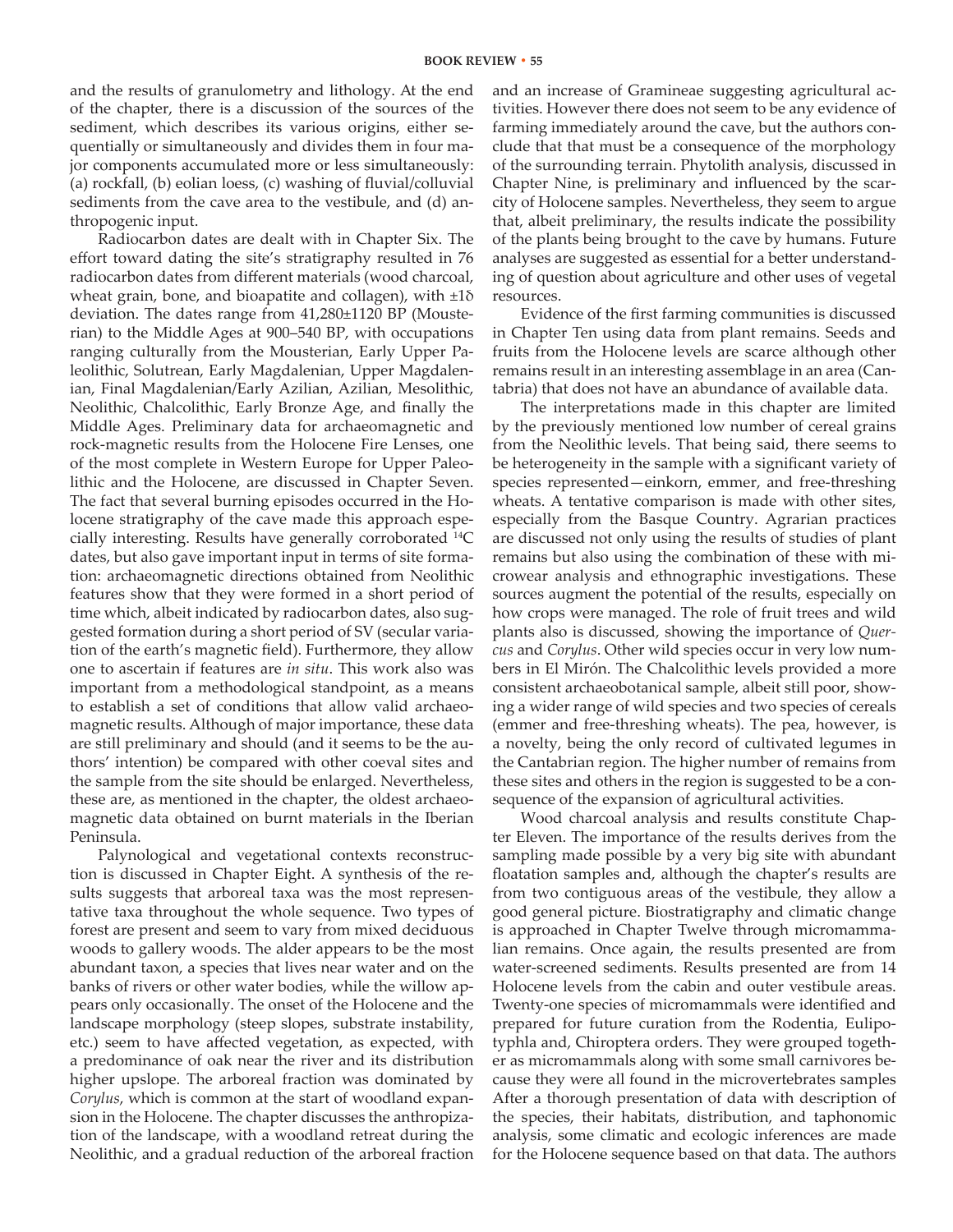conclude that human occupation may not have been continuous in the Vestibule during the Holocene because the commensal micromammals are not a constant in those levels, as they would had there been a continuous human occupation. Also, the later appearance of modern murids in the Holocene levels probably results from the appearance of agriculture. In terms of climate and environmental reconstruction, the micromammalian remains allowed the authors to suggest at least five phases in the Holocene, including Level 3, demonstrative of colder conditions and coinciding with the Bronze Age.

Chapter Thirteen deals with bird remains from El Mirón and their interpretation. The authors discuss the fact that, though not being very representative, the sample allows them to suggest an environmental surrounding very similar to those of the present edge of the Cantabrian Cordillera. Only 40 specimens were identifiable from a total of 648 skeletal remains, mainly due to fragmentation and general preservation. The fact that there was no evidence of butchery on the bones, or burning, prevents their attribution to human subsistence, leading the authors to suggest that these fauna did not represent an important food resource for the human groups using the cave. They claim that they are a consequence of a middle-sized raptor accumulation.

The herpetofaunal remains are discussed in Chapter Fourteen. A description of the several species present at the site is made, as well as some discussion about taphonomic issues and inter-level comparisons. Being highly conditioned by environmental conditions, herpetofauna species are good environmental indicators and they are used in this chapter to make some zoogeographic and paleoclimatic analysis that lead the authors to arrive at the same conclusions as the ones derived from other vertebrate remains.

A taphonomic study of the large mammals, from a sample of 47,234 skeletal remains, of which 4,220 are identifiable, recovered in the Holocene levels is the subject of Chapter Fifteen. Most of them are small fragments, a consequence of trampling, and compatible with the intense use of an enclosed space. Also, cut marks from stone tools (both in domesticated and wild animals) and dog bite marks are not frequent and, therefore not the agent of high breakage levels. Burning on the other hand is variable between levels and quite rare in the Mesolithic layers. The next chapter (16), deals with a large assemblage of mammal remains (with a NISP number of 6,008 remains). Again, the high fragmentation levels are mentioned as a limitation for biometric investigations, namely the distinction between *Ovies* and *Capra* and thus the investigation of the process of some species' domestication. Nevertheless, available data points to the *in situ* domestication of aurochs. The importance of ovicaprine fauna is clear in the Neolithic layers with a slight increase towards the end of the Neolithic and a more significant one in the Chalcolithic occupations. The use of milk is suggested by the presence of mature and old cattle and ovicaprine remains in contrast to pigs (that also become more important in the Chalcolithic) that seem to have been killed before maturity. Data show that hunting

was an important activity in the Mesolithic and still in the Neolithic, clearly losing importance in the Chalcolithic. The origin of wild animals like fox, wildcat, bear, and mustelids cannot be safely imputed to humans.

Chapter Seventeen provides a description of human made structures like pits and hearths in the Neolithic, Chalcolithic, and Bronze Age levels, almost all in the cabin area, through various sources from the field notes. These features were uncovered during the 1990s excavations that had the goal of ascertaining if there were still some Paleolithic levels conserved, which therefore were excavated and documented. These descriptions are one of the most complete for the region.

Chapter Eighteen addresses post-Paleolithic lithic industries through a summary of what is referred to as a small assemblage of 8,664 items that includes burin spalls and splintered pieces (with only 151 retouched pieces). It also describes an awl from the Early Bronze Age and excludes manuports such as fire-cracked rocks and cobbles. The stratigraphy from which these lithics were recovered seems to present some issues of mixed deposits in which older lithics and fauna are found in association with modern artifacts and therefore, those lithics were not considered in the analysis. Also, some lithics in superficial levels, seemingly maintaining stratigraphic integrity, could, as a consequence of prehistoric pit digging, have moved around. The assemblage (the 151 retouched artifacts) was divided into 41 types; tools making up no more than 1.2% of the total lithic assemblage. The only consistent type is backed bladelets, although not for the Mesolithic layers. Burins, although rare, seem to be generally distributed throughout the assemblage.

Ceramics are dealt with in Chapter Nineteen. The pottery research was organized in three axes: abandonment (excavation, laboratory processing, and distribution in the cave and post-depositional transformations), morphology, and manufacture. The assemblage made available for this investigation consisted of two sub-assemblages—sherds and reconstructed vessels—which in turn led to the loss of some information. Again, the majority of the assemblage came from the cabin area. The conclusions are made quite clear in a set of points/issues for future research such as: (1) the fact that there is no evidence of large scale storage in the Neolithic, raising the question of where was the surplus of well-documented agricultural activities being stored; (2) the Chalcolithic layers suggest a diversification of activities that lead, among other things, to the appearance of new types of vessels; and, finally, (3) at the end of the Chalcolithic there was a change in ceramic vessels consolidated in the Bronze Age, namely an increased vessel capacity, that suggested storage that in turn leads to the questions of what was being stored and why, and if that meant the appearance of social differences. The last chapter (20) gathers the results from the previous ones in a summary and concluding remark about human uses of the cave in each chronological period.

This volume is a multidisciplinary approach to a very important Cantabrian site. This approach is thankfully